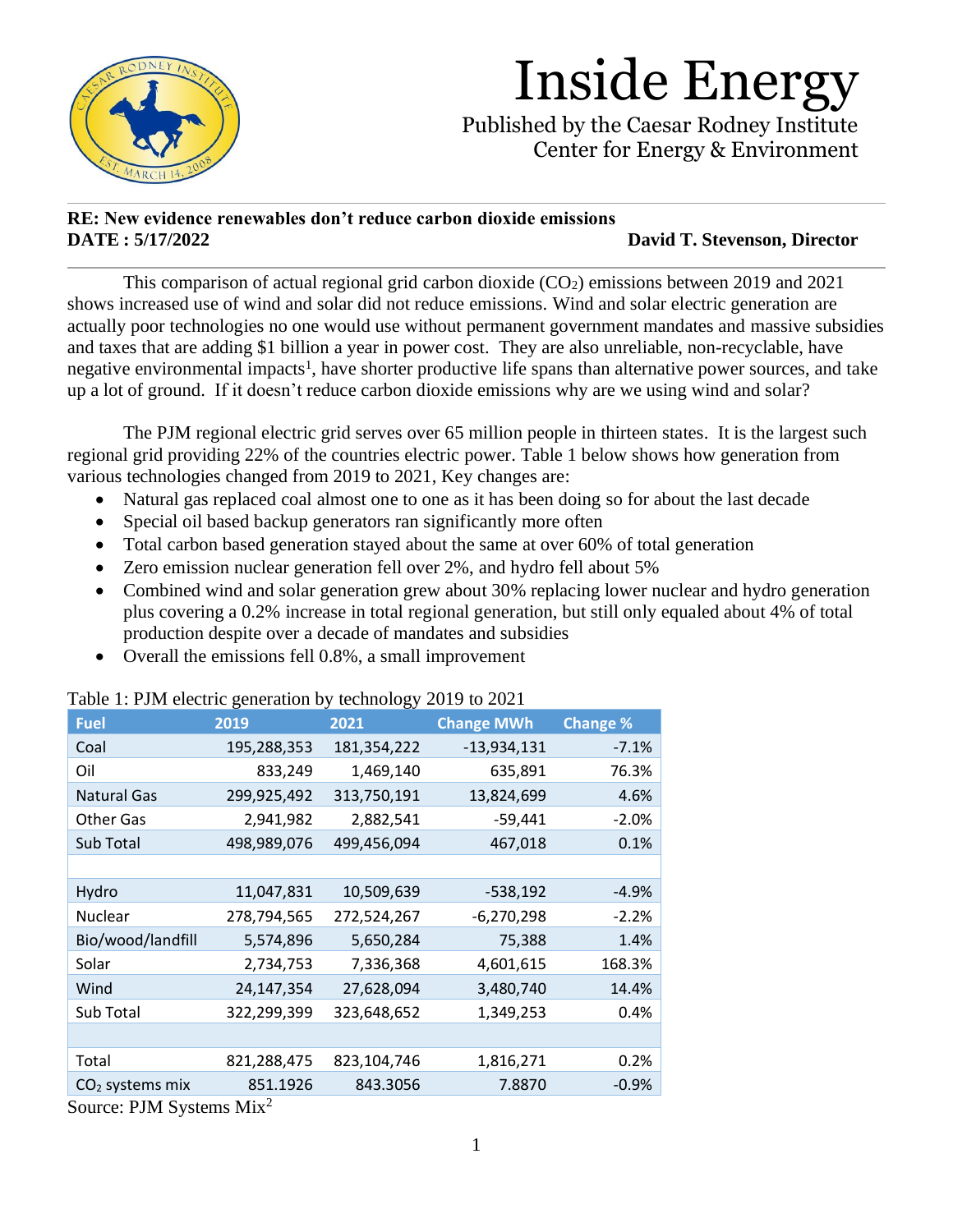

Published by the Caesar Rodney Institute Center for Energy & Environment

Table 2 details the actual change in  $CO<sub>2</sub>$  emissions, but also considers how emissions may have fallen had the rate of emissions by megawatt-hour (MWh) remained the same as 2019. The key points are:

- Coal emissions should have fallen the same 7% generation did, but only fell about half as much as power plant efficiency fell
- Emissions from oil based backup generation grew 60%, but efficiency improved about 25%
- Natural gas generation grew 4.6%, but emissions only grew 3.6% as efficiency improved
- Overall emissions would have fallen 2.3% instead of the actual 0.8% mainly caused by falling coal generation efficiency

|                            |                  |                  |                   |          | 2021 with 2019        |                   |          |  |  |
|----------------------------|------------------|------------------|-------------------|----------|-----------------------|-------------------|----------|--|--|
| <b>Fuel</b>                | <b>2019 tons</b> | <b>2021 tons</b> | <b>Difference</b> | % Change | <b>Emission Rates</b> | <b>Difference</b> | % Change |  |  |
|                            |                  |                  |                   |          |                       |                   |          |  |  |
| Coal                       | 208,669,670      | 200,861,367      | 7,808,303         | $-3.7%$  | 193,780,761           | 14,888,909        | $-7.1%$  |  |  |
|                            |                  |                  |                   |          |                       |                   |          |  |  |
| Oil                        | 1,201,503        | 1,923,964        | (722,461)         | 60.1%    | 2,118,426             | (916, 923)        | 76.3%    |  |  |
| Natural                    |                  |                  |                   |          |                       |                   |          |  |  |
| Gas                        | 132,674,207      | 137,397,814      | (4,723,607)       | 3.6%     | 138,789,663           | (6, 115, 455)     | 4.6%     |  |  |
|                            |                  |                  |                   |          |                       |                   |          |  |  |
| Other Gas                  | 7,063,985        | 6,653,028        | 410,957           | $-5.8%$  | 6,921,261             | 142,724           | $-2.0%$  |  |  |
|                            |                  |                  |                   |          |                       |                   |          |  |  |
| Total                      | 349,609,366      | 346,836,173      | 2,773,193         | $-0.8%$  | 341,610,111           | 7,999,254         | $-2.3%$  |  |  |
| $P^{\text{max}}$<br>$\sim$ |                  |                  |                   |          |                       |                   |          |  |  |

#### Table  $2:$  PIM Carbon dioxide emissions by carbon based fuels

Source PJM Systems Mix<sup>2</sup>

Fuel switching from coal to natural gas would most likely have occurred even if no wind and solar power were available. Natural gas has about 60% lower emissions than coal for each MWh produced. Some of that fuel switching was caused by lower natural gas fuel prices, and part was simply replacing closed coalfired power plants. As generation at coal plants falls the plants become less efficient actually increasing emissions per MWh as shown in Chart 1 below. Coal plants were not designed for frequent stops and starts and doing so can more than double emissions per MWh of production. Calculating from PJM Systems Mix data shows coal emissions grew 3.4%/MWh. Without that increase the actual total emission reduction may have fallen 2.3% instead of 0.8%.

Solar and wind generation increased about 30%, or by 8.1 million MWhs. Nuclear power fell 6.3 million MWhs with 85% of that decrease related to the closing of the last unit at Three Mile Island. If you have been following the news many nuclear power plants are in financial trouble<sup>3</sup> and some plants are closing. Nuclear power generation has to be continuous as there is limited ability to ramp a plant up and down so those plants largely follow prices set by other generation sources. Federal tax credits for wind power of over \$20/MWh<sup>4</sup> are awarded based on the amount of power generated and were close to the PJM average wholesale energy price for 2021 of \$30.84/MWh<sup>5</sup>. So wind projects will bid low or even negative prices sometimes to reap those tax credits and nuclear plants follow even when losing money. Hydropower is very flexible and can be ramped down if the prices go too low.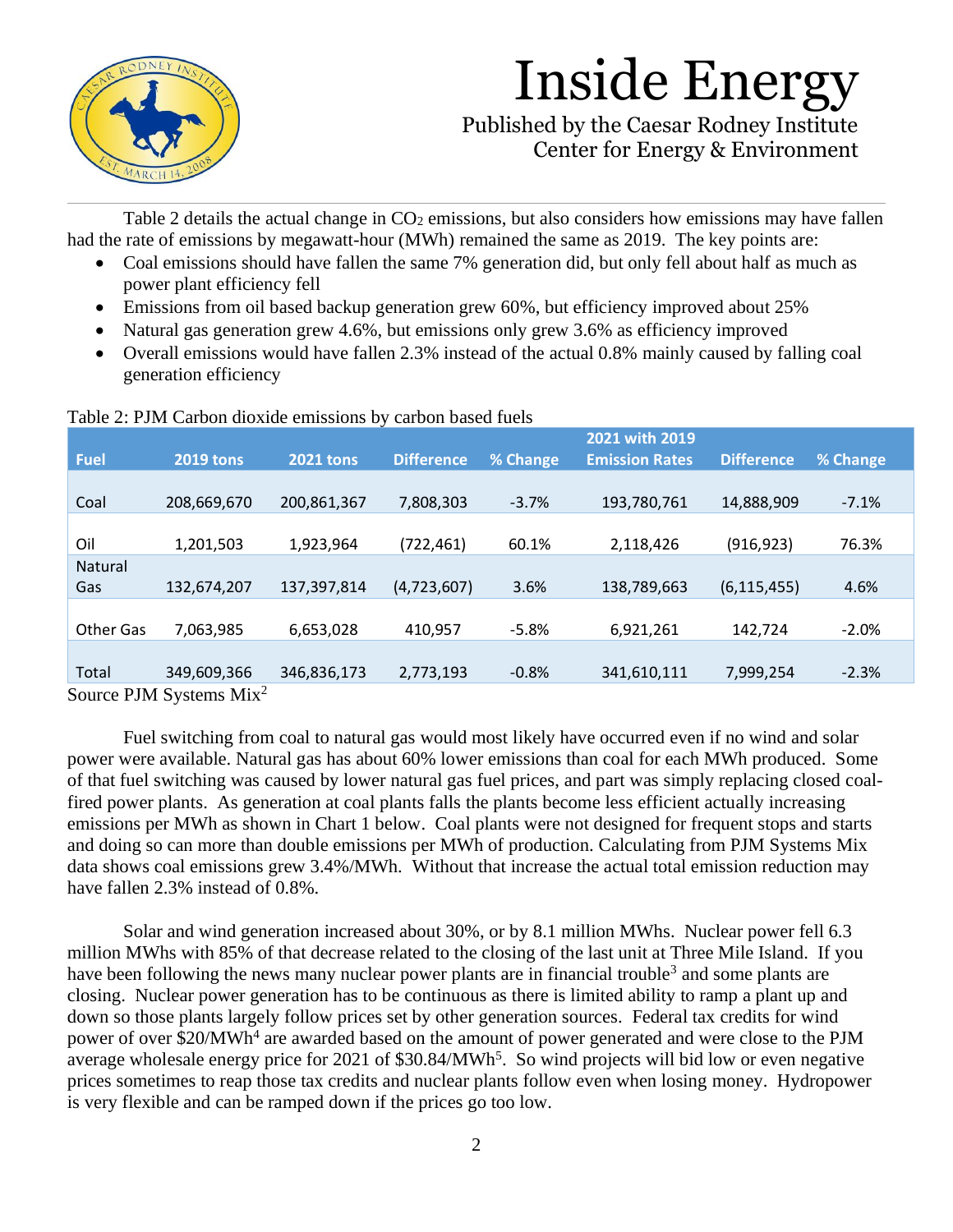

Published by the Caesar Rodney Institute Center for Energy & Environment

#### Chart 1: CO2 Emissions versus Annual Generation



Source: RGGI, Inc., RGGI COATS Platform,<https://rggi-coats.org/eats/rggi/>

There is more to the story. Electric demand and supply must be in absolute balance every second or there are brownouts and blackouts. To keep everything in balance PJM can call on fast reacting oil and natural gas-fired generators known as peaking generators. They meet the demand but are less efficient than regular equipment and increase emissions. The tables shows a large increase in oil-fired generation, and emissions. That increase is likely a direct result of wind and solar power ramping up and down as the wind and sunlight stopped or slowed. Without that extra peaking plant operation total PJM emissions may have fallen another 0.2%.

This lack of CO<sub>2</sub> reduction by wind and solar comes at a high cost. Tax payers and electric customers provide expensive subsidies totaling almost \$2 billion in the 2020-21 period, or \$1 billion a year;

- Besides selling power into the competitive PJM market wind generation receives \$18 to 23/MWh<sup>4</sup> in federal Production Tax Credits paid by taxpayers depending on the year built for an average of \$20.50/MWh. With 54 million MWh produced in 2020 and  $2021<sup>2</sup>$  the total cost was \$1,107 million
- PJM reports<sup>6</sup> show from  $6/1/2019$  to June  $1/2021$ ,  $1,077$  MW of new solar capacity was added. Reports from the Solar Energy Industry Association<sup>7</sup> indicate the average installed cost of utility scale solar with tracking over that period was \$0.96/Watt for a total investment of \$1,034 million. Solar projects received a 26% federal Investment Tax Credit<sup>5</sup> from taxpayers, or \$269 million.
- Four states (NJ, DE, MD, VA) participated in the Regional Greenhouse Gas Initiative that requires carbon based generators to buy allowances to emit  $CO<sub>2</sub>$ . The cost gets passed on in electric bills. For example Virginia, the only one of the four states with integrated generation and distribution, received \$228 million<sup>8</sup> in RGGI taxes in 2021. Dominion Energy passed on \$6.67/MWh to ratepayers, or about \$80/year<sup>9</sup>. In deregulated states the RGGI cost (\$434 million<sup>8</sup> in 2020-21) are passed on indirectly in higher average PJM energy prices.